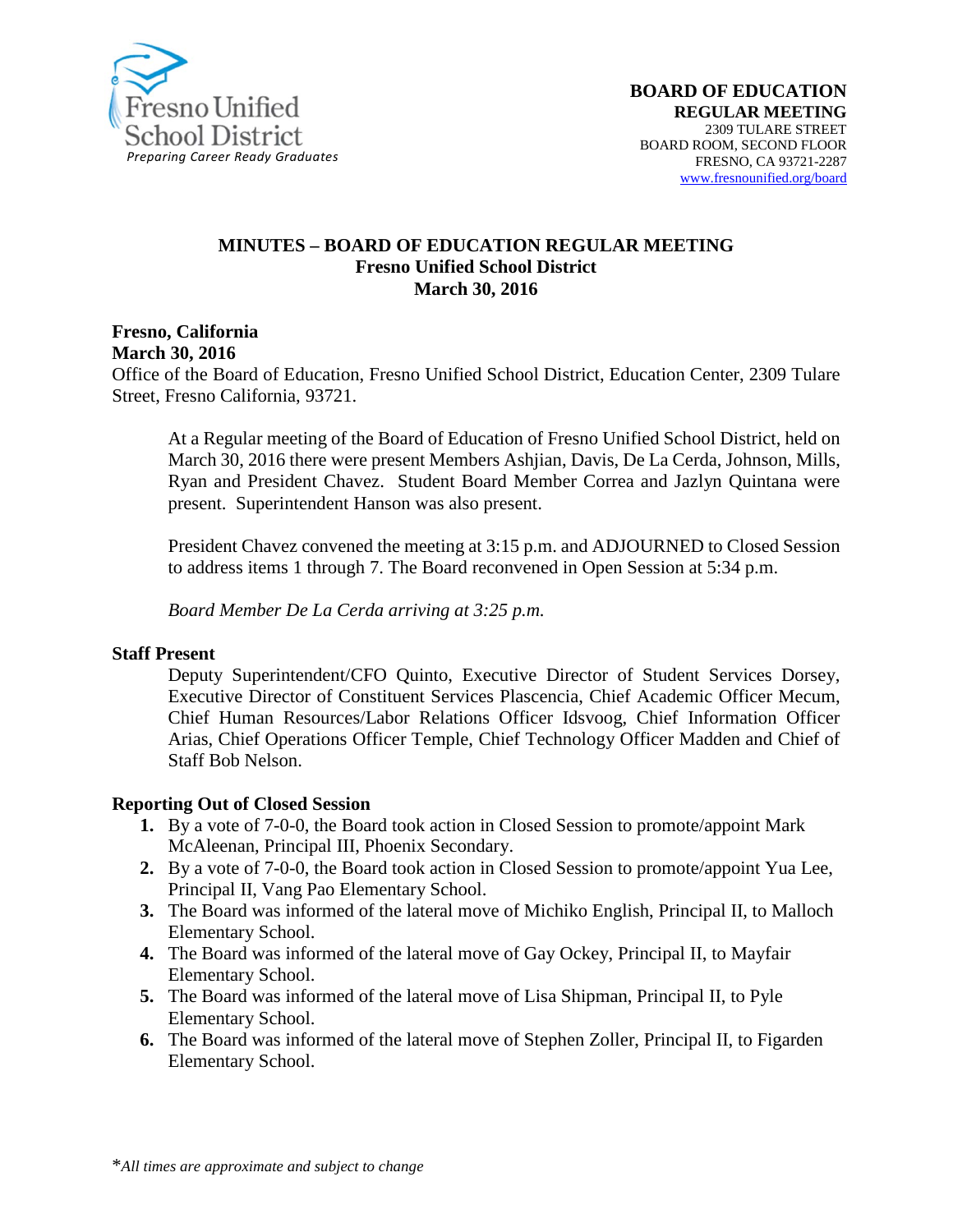### **PLEDGE OF ALLEGIANCE**

Jennifer Rodriguez, a parent that has had a positive impact at Powers-Ginsburg Elementary, led the flag salute.

### **APPROVE Minutes**

Approved as recommended, the draft minutes for the March 9, 2016 Regular Meeting. Member Johnson moved for approval, seconded by Member Ashjian, which carried a vote of 7-0-0, as follows: AYES: Board Members: Ashjian, Davis, De La Cerda, Johnson, Mills, Ryan and President Chavez.

#### **RECOGNIZE The Fresno Unified School District Athletics Winter Sports Section Champions for the 2015/16 School Year**

Recognized, The Fresno Unified fall sports for the 2015/16 school year.

- **Amber King Roosevelt High Wrestling** 172lb CIF Central Section Valley Champion Head Coach Abel Espinoza
- **Bevan Brandt - Bullard High Wrestling** 220lb CIF Central Section Valley Champion Head Coach Yosef Fares
- **McLane Boys Soccer Team** CIF Central Section Division IV Valley Champions Head Coach Ramiro Teran
- **Roosevelt Boys Basketball Team** CIF Central Section Division III Valley Champions Head Coach Jamarr Chisom

# **HEAR Reports from Student Board Representatives**

Student Board Representatives Jazlyn Quintana and Omar Ceja provided comments/reports from the Student Advisory Board Representative meeting hosted by Edison High School. Student Board Representative Jazlyn Quintana acknowledged the student ambassadors from Computech Middle School who shared highlights of various school activities and experiences.

# **HEAR Report from Superintendent**

- Before spring break, Fresno Unified and Fresno Teachers Association reached a tentative agreement for 2015/16, resolving all outstanding bargaining issues. It is expected that FTA will ratify the agreement in the coming weeks, which then will come before the Board for ratification.
- Superintendent Hanson spoke about the work being done around the Master Plan for English Learner Success with the help of a special task force. As part of that work, the task force is asking for feedback from residents, teachers and parents. You can provide your insight by completing the survey entitled, "Community Input on English Learners," which can be found on the district home page under [Announcements.](http://www.fresnounified.org/news/announcements/Pages/Fresno-Unified-Seeks-Community-Input-on-English-Learner-Success.aspx)
- Superintendent Hanson provided a recap of the  $9<sup>th</sup>$  annual Tournament of Technology held at Gaston Middle School on Saturday, March 12, calling out winning teams: Grand Champions in Division I: Computech Middle School took first, Sequoia Middle School took second, and Kings Canyon Middle School placed third. Grand Champions of Division II: Baird Middle School took first, Scandinavian Middle School took second, and Terronez and Tenaya middle schools tied for third.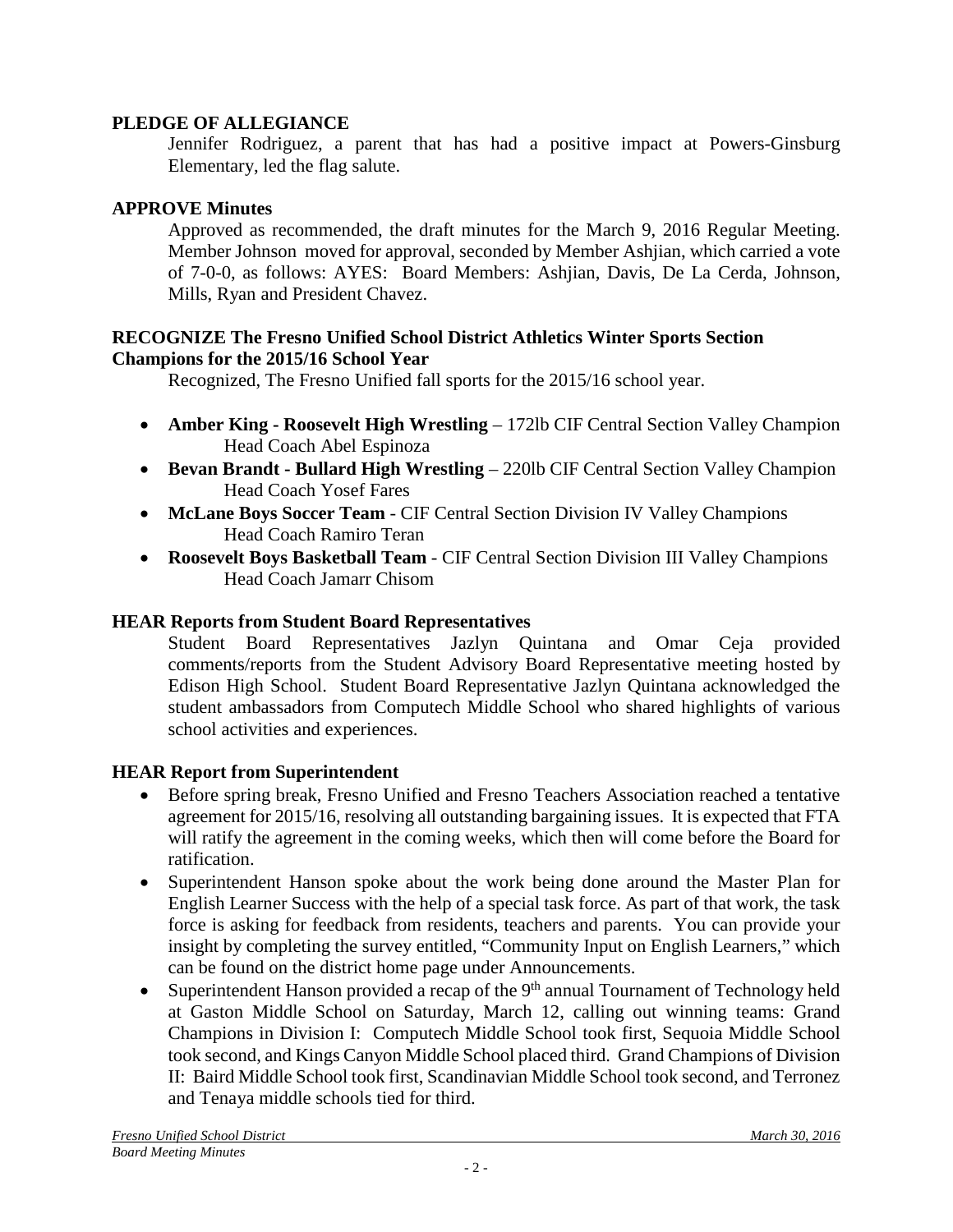- This past Monday, 36 girls from Fresno Unified, grades 7-9, traveled to Microsoft's Silicon Valley campus. They met and interacted with Microsoft developers and even ate lunch in the Microsoft café. The girls had an exciting visit exploring future career possibilities.
- Superintendent Hanson also congratulated middle school athletic champions: In girls basketball, Hamilton K-8 School took the American Division championship while Tenaya Middle School won the National Division championship. In baseball, Fort Miller Middle School took the American Division championship while Baird Middle School won the National Division.
- Superintendent Hanson finished by thanking Tammy Townsend for her tireless work in holding nearly 60 community meetings as part of the district's LCAP and budget preparation. Input was received from thousands of community members and will assist the Board in making decisions for next year's budget.

On a motion by Member Davis, seconded by Member De La Cerda, the consent agenda, exclusive of agenda items: A-4, A-5 and A-7 which were pulled for further discussion, was approved on a roll call vote of 9-0-0 as follows: Student Board Members: Correa and Quintana, Members Ashjian, Davis, De La Cerda, Johnson, Mills, Ryan and President Chavez.

# **A. CONSENT AGENDA**

- **A-1, APPROVE Personnel List APPROVED**, **as recommended** the Personnel List, Appendix A, as submitted.
- **A-2, ADOPT Findings of Fact and Recommendations of District Administrative Board ADOPTED, as recommended** the Findings of Fact and Recommendations of District Administrative Panels resulting from hearings on expulsion and readmittance cases conducted during the period since the March 9, 2016, Regular Board meeting.

# **A-3, APPROVE Budget Revision No. 3 for Fiscal Year 2015/16**

**APPROVED**, **as recommended** Budget Revision No. 3 for fiscal year 2015/16. Periodic updates to the district's budget are presented to the Board of Education for approval. Budget Revision No. 3 includes adjustments for updated information and necessary adjustments to support the acceptance of various grant awards.

**A-4, APPROVE Independent Contractor Services Agreement with Saltzman & Johnson Law Corporation**

**APPROVED**, **as recommended** an Independent Contractor Services Agreement with Saltzman & Johnson Law Corporation to provide consulting legal services to the Joint Health Management Board. The agreement is effective April 1, 2016 through March 31, 2018.

**Member De La Cerda** –Can you please clarify what the contract means and who represents who on the Joint Health Management Board (JHMB) board?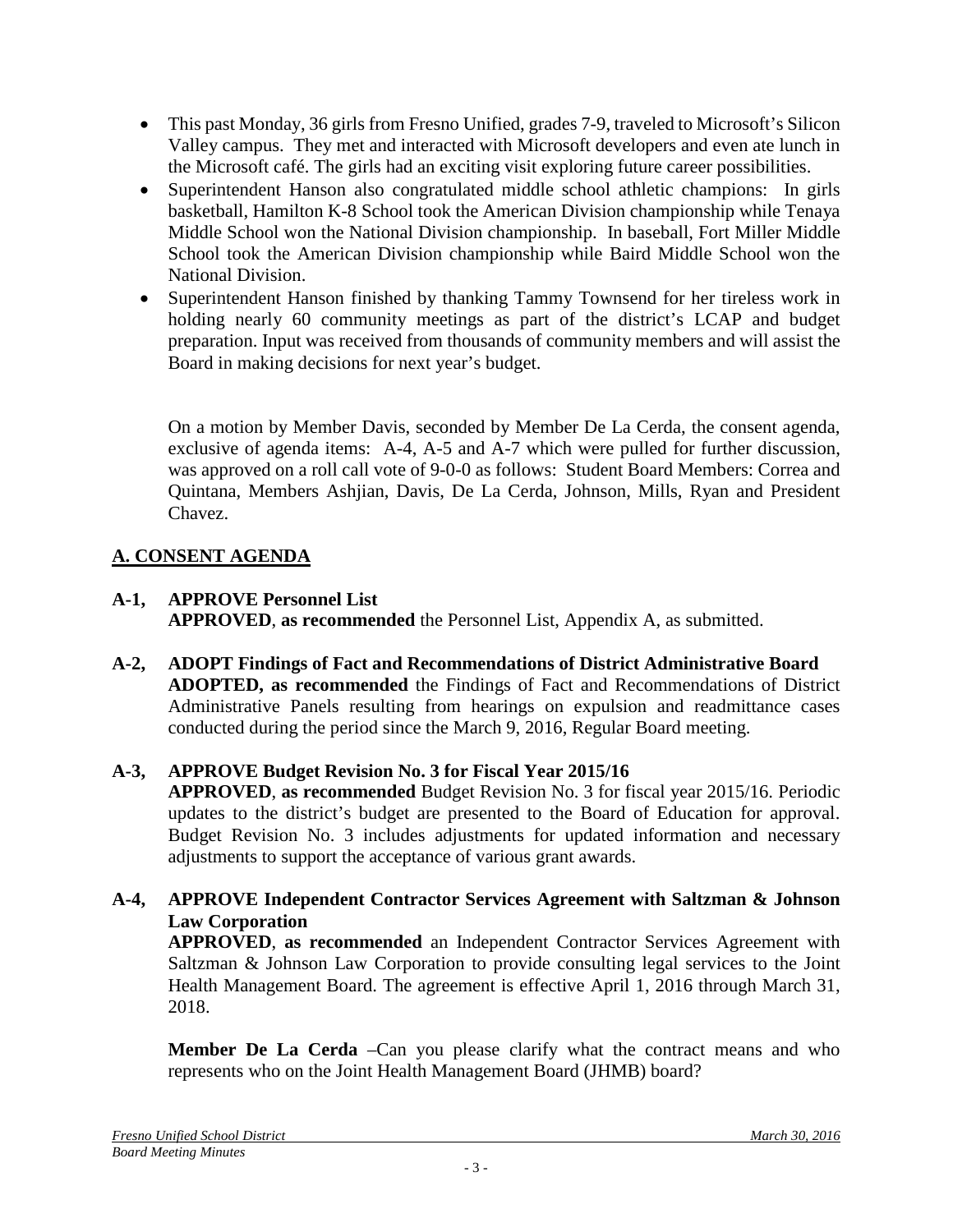**Ruth Quinto** –The law firm is a firm that assists the Joint Health Management Board. This attorney with this law firm sits with JHMB at every meeting. The Joint Health Management Board is made up of labor representatives from every bargaining group as well as our association from management. We also have five representatives from management and two alternates and we come together per our collective bargaining agreement. We have one vote labor, one vote management and in those contracts we evaluate and manage the health and welfare benefits provided to all of our district employees and retirees. The attorneys come to those meetings and help the district make sure we are running the system appropriately.

Member De La Cerda moved for approval, seconded by Member Davis, which carried a vote of 7-0-0, as follows: AYES: Board Members: Ashjian, Davis, De La Cerda, Johnson, Mills, Ryan and President Chavez.

# **A-5, APPROVE Property and Liability Insurance for 2016/17**

**APPROVED**, **as recommended** a summary of quotations received by the district's insurance broker, DiBuduo & DeFendis, for our various forms of coverage. Included for renewal is coverage related to our Property, General Liability, Designated Lessees and Excess Liability requirements. The policy period will extend from April 1, 2016 through March 31, 2017.

**Member Ashijan** – Can you clarify paragraph 3 on this agenda item? **Ruth Quinto** – The net overall cost is \$497 less.

**Member Mills** – The \$350,000 for liability claims, is that an increase from previous years? **Ruth Quinto** – Yes, it is an increase.

Member Ashjian moved for approval, seconded by Member Mills, which carried a vote of 7-0-0, as follows: AYES: Board Members: Ashjian, Davis, De La Cerda, Johnson, Mills, Ryan and President Chavez.

# **A-6, APPROVE Award of Bid 16-17, Copy Paper**

**APPROVED**, **as recommended** Bid 16-17, to replenish copy paper in warehouse stock to be used district-wide for approximately 12 months. The bid was lawfully advertised on January 28, 2016, and February 4, 2016. The bids were opened on February 11, 2016. Bid specifications were sent to thirty-eight (38) vendors, and the district received seven (7) responses.

Staff recommends award to the lowest responsive, responsible bidder:

Costco (Clovis, CA) \$559,440

A copy of the tabulation is attached and bid specifications are available for review in the Purchasing office.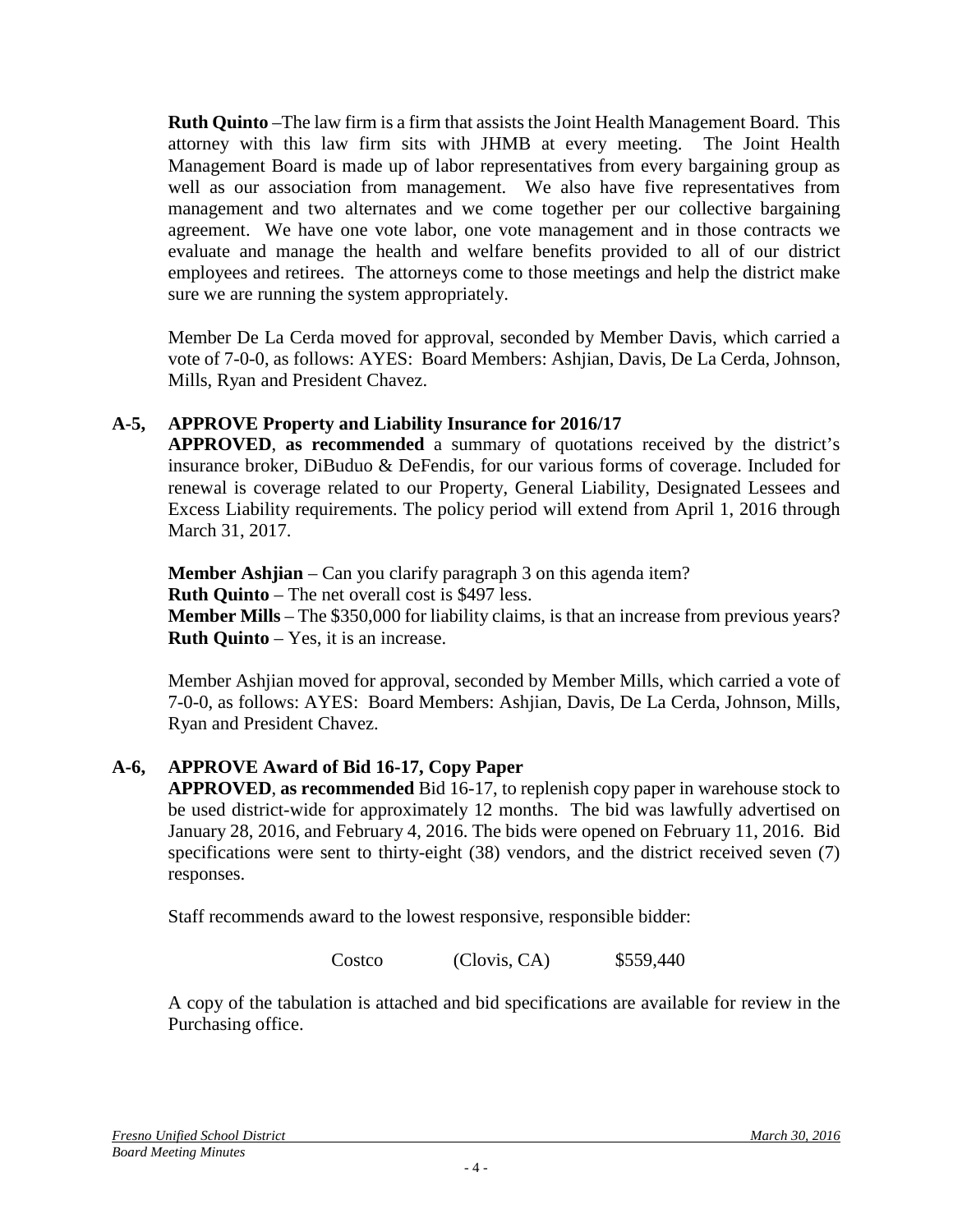# **A-7, APPROVE Independent Contractor Services Agreement with Bitwise Industries**

**APPROVED**, **as recommended** an Independent Contractor Services Agreement with Bitwise Industries to provide summer enrichment opportunities in a variety of technologyrelated areas through Geekwise Academy. Geekwise will offer a summer school program for up to 50 students in elementary, middle, or high school. The term of the agreement will commence on May 1, 2016 and will end on July 30, 2016.

**Member Ashjian** – The program with Geekwise is fantastic but it is only for 50 students. How will they be selected?

**Sally Fowler** – This will only be one of many enrichment opportunities. We will put together a board communication once we finalize our plans. We will also have opportunities at CART, Fresno City College and opportunities within our district. We are going to target students that are not invited to attend summer school. We want to provide opportunities for kids that are at grade level or above so that they have options available to them.

**Member Ashjian** – What is the total number of students that you are talking about for enrichment programs at or above grade level? What is the number that we will be servicing this summer?

**Sally Fowler** – Until I complete negotiations with Parks and Recreation and Fresno City College I won't know a total number.

**Member Ashjian** – What is our goal?

**Sally Fowler** – The goal is to reach about 2500 kids.

**Member Ashijan** – If I wanted to attend Geekwise how would I apply?

**Sally Fowler** – We will put a process together because we understand that this may get to a lottery style of selection.

**Bob Nelson –** We are also looking into how we may be able to offer students evening classes with Geekwise in regards to programming and coding**.**

**Member Johnson –** Will we be providing transportation to the students who may be attending CART or Geekwise in the summer?

**Sally Fowler** – Yes.

**Member Johnson** – Are we going to make sure that we are going to have a diverse set of students attending these summer sessions?

**Sally Fowler** – Absolutely.

Member Ashjian moved for approval, seconded by Member Davis, which carried a vote of 7-0-0, as follows: AYES: Board Members: Ashjian, Davis, De La Cerda, Johnson, Mills, Ryan and President Chavez.

#### **A-8, APPROVE Receive Revised Petition and Approve Request for Material Revision by Kepler Neighborhood School**

**APPROVED**, **as recommended** Kepler is amending their current admissions policy to give preference in admissions to pupils who are currently enrolled in the public elementary school and to pupils who reside in the elementary school attendance area where the charter school site is located.

Kepler is located within the attendance boundary of Lowell Elementary School.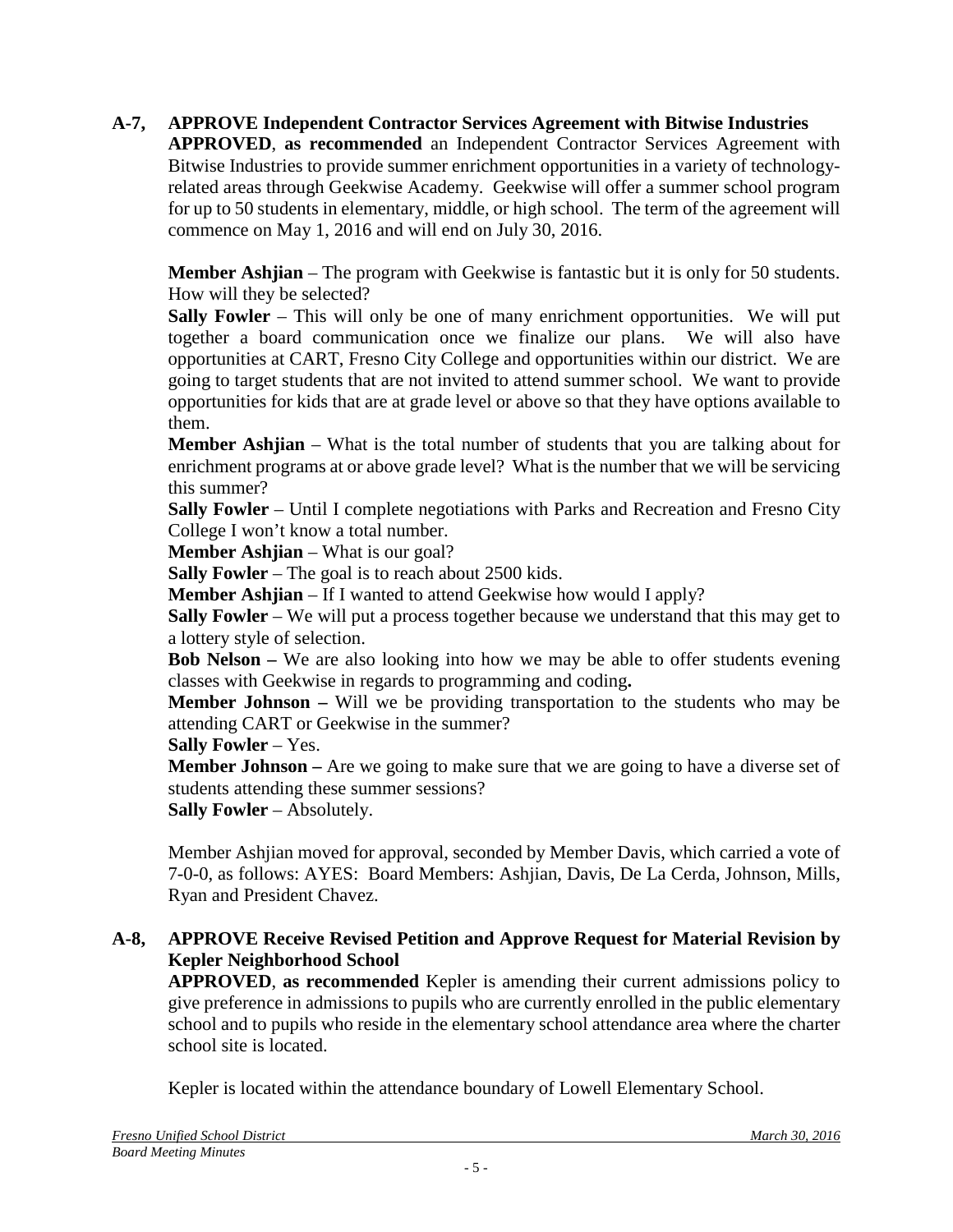**A-9, APPROVE Memorandum of Understanding for a Data Sharing Agreement with the California Partnership for Achieving Student Success** 

**APPROVED**, **as recommended** this memorandum of understanding constitutes a renewal of a prior agreement with CAL-PASS Plus for data sharing in 2016 and 2017. Cal-PASS Plus is a program conducted by Education Results Partnership, Inc., a California nonprofit public benefit corporation together with San Joaquin Delta College and the California Community Colleges Chancellor's Office. Cal-PASS Plus collects, analyzes, and shares student data with educational institutions who have agreed to become part of Cal-PASS Plus in an effort to track performance and improve student outcomes from pre-K through 12th grade, and through college and the workplace. Cal-PASS Plus services are provided without fees or any cost to Cal-PASS Plus Members.

**A-10, RATIFY Grant Application to the San Joaquin Valley Air Pollution Control District for the 2015/16 Public Benefit Grants Program for Alternative Fuel Infrastructure Projects**

**RATIFIED, as recommended** a grant application to the San Joaquin Valley Air Pollution Control District for the 2015/16 Public Benefit Grants Program for Alternative Fuel Infrastructure Projects. Fresno Unified submitted a grant application to install three new Compressed Natural Gas (CNG) fuel storage tanks to increase the amount of fuel dispensed from the fast-fill CNG fuel station as the district continues to replace the remaining diesel school buses with new CNG fueled school buses.

**A-11, RATIFY Grant Application to Fresno Council of Governments for the Congestion Mitigation and Air Quality Improvement Program and Adopt Resolution 15-21 Supporting and Implementing the Timely Use of Funding for the Seven New Compressed Natural Gas School Buses Project**

**RATIFIED, as recommended** a grant application to the Fresno Council of Governments for the Congestion Mitigation and Air Quality Improvement (CMAQ) Program. Fresno Unified submitted a grant application to replace seven older diesel school buses for new Compressed Natural Gas (CNG) lower emission school buses. The CMAQ Program requires grant funds to be used in a "timely" manner. Resolution 15-21 meets the requirements of the CMAQ Program stating Fresno Unified will meet the project delivery schedule and directs staff to insure the project is delivered timely.

- **A-12, RATIFY Submission of Grant Applications to the California Department of Education – After School Education and Safety Program – Universal Program. RATIFIED, as recommended** a grant application to the California Department of Education – After School Education and Safety Program (ASES). This funding will allow Fresno Unified to establish district after school programs at two elementary and two middle school sites.
- **A-13, RATIFY Submission of Grant Application to the California Department of Education – After School Education and Safety Program Renewal RATIFIED, as recommended** a grant application to the California Department of

Education – After School Education and Safety Program (ASES). This renewal funding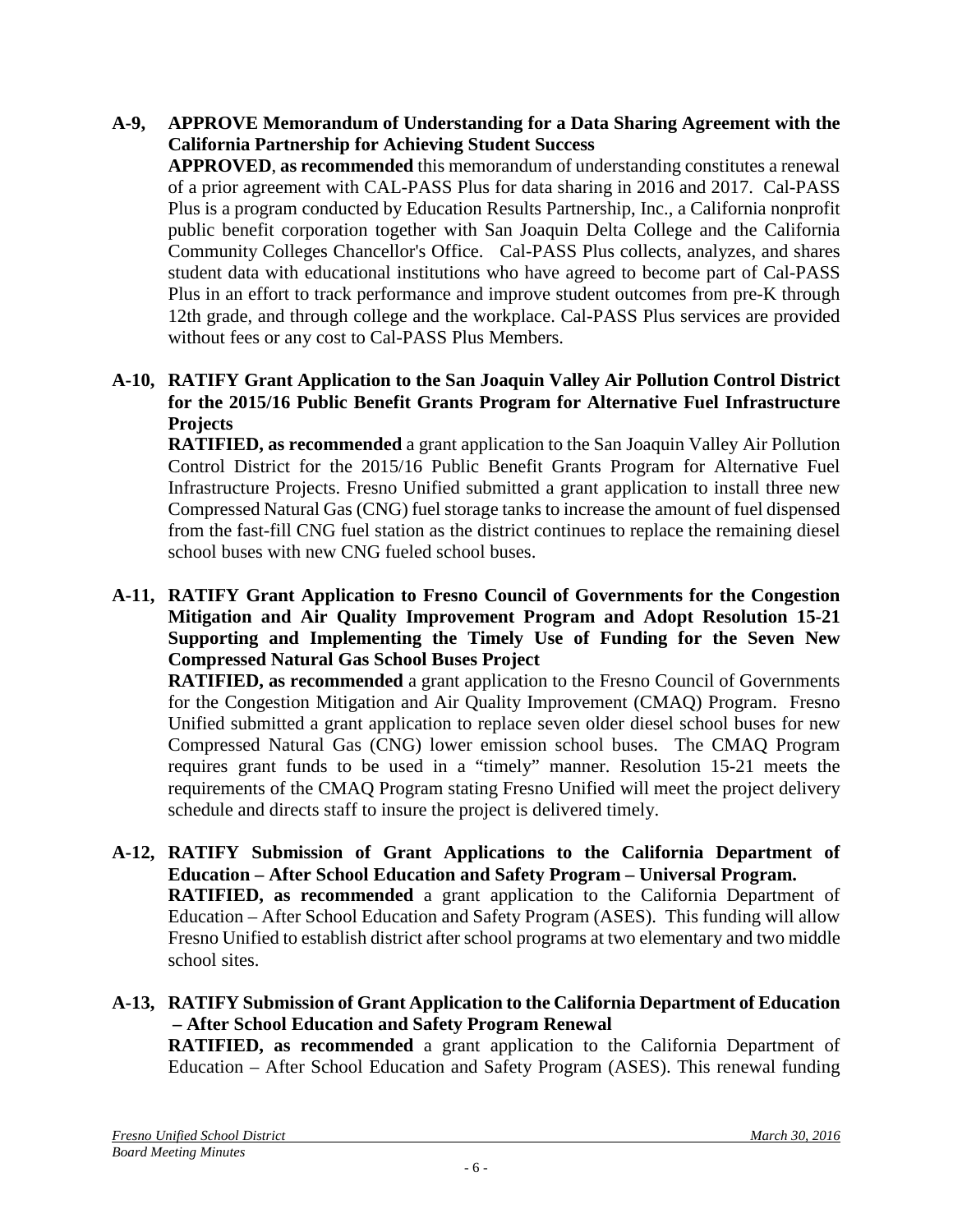will allow Fresno Unified to continue after school programs at the 31 sites the district currently operates.

# **A-14, RATIFY Change Orders for Bid 16-06, Fall 2015 Portable Relocation and Infrastructure at Various Schools**

**RATIFIED, as recommended** information on Change Order 1 for the Fall 2015 Portable Relocation and Infrastructure at Various Schools project*.*

Change Order 1 (A-1 Forkner): \$1,919.81

This change order includes, but may not be limited to: additional concrete between buildings.

Change Order 1 (A-2 Williams): \$5,969.40

This change order includes, but may not be limited to: add welded sleeve through all beams; additional excavation for installation of fire supply line; and additional signage required by Division of State Architect.

Change Order 1 (B-1 Vang Pao): \$843.25

This change order includes, but may not be limited to: troubleshooting and programming of existing intrusion system for point of connection.

**A-15, RATIFY the Filing of a Notice of Completion for the Project Listed Below RATIFIED, as recommended** a Notice of Completion for the following project, which has been completed according to plans and specifications:

Bid 16-06 Fall 2015 Portable Relocation and Infrastructure at Various Schools

**A-16, RATIFY Purchase Orders from January 1, 2016, through January 31, 2016 RATIFIED, as recommended** information on purchase orders issued from January 1, 2016, through January 31, 2016. Purchase orders for \$10,000 or more are presented first, followed by purchase orders for less than \$10,000. A list of purchase orders issued for Associated Student Body (ASB) accounts is also provided.

#### **END OF CONSENT AGENDA (ROLL CALL VOTE)**

#### **UNSCHEDULED ORAL COMMUNICATIONS**

**Tish Rice, President of Fresno Teachers Association** – Spoke about FTA's platforms not being discussed and placed on the agenda.

**Sabina Gonzalez** – Talked about her concern for teachers in the classroom, needing more support and more supplies. Wants to be at the table and involved in making decisions for students and parents.

**Andrew Fabela** – Spoke about his concern with the lack of required tutoring at schools.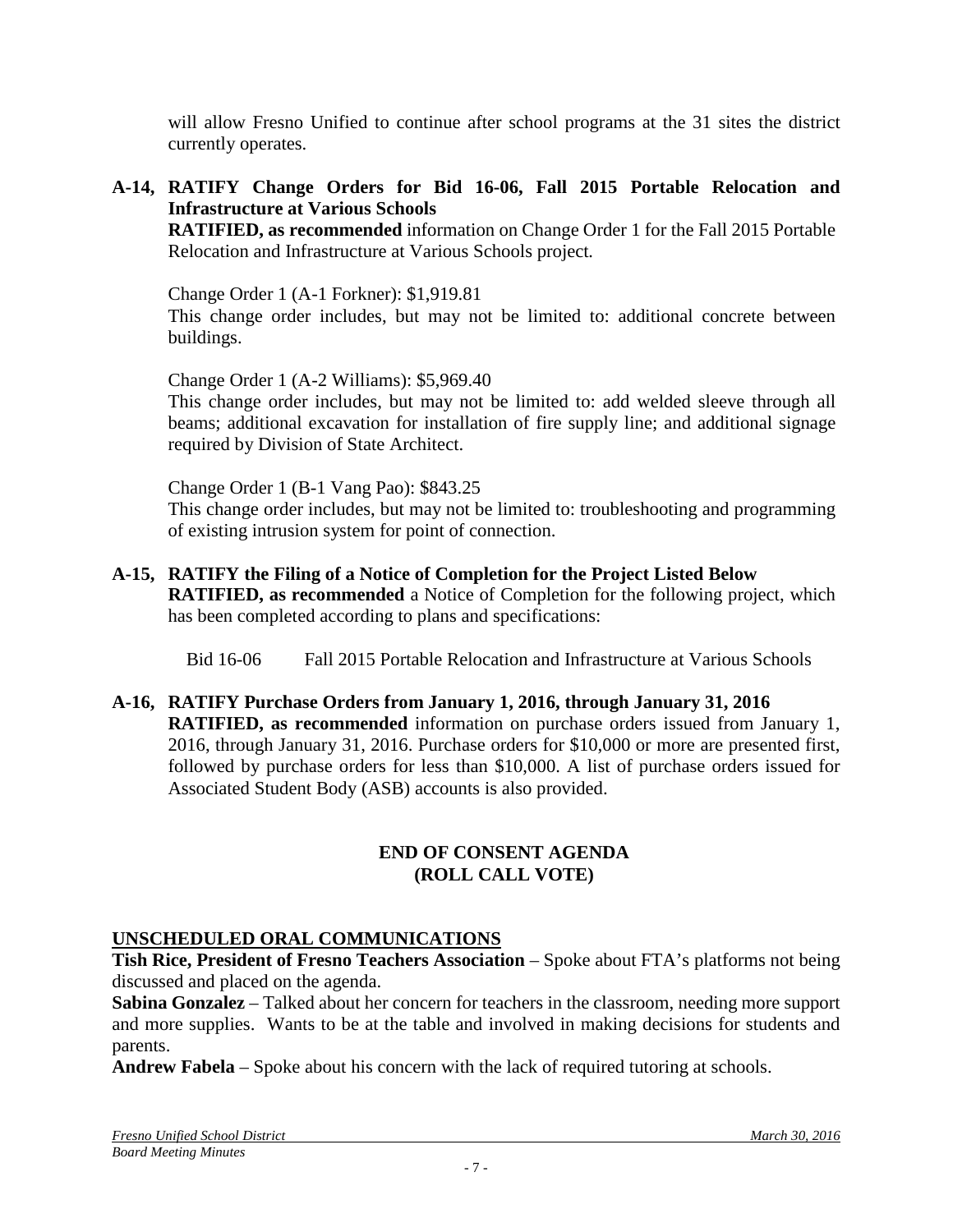**Joe Barron –** Spoke about his concern with the IB diploma program at Fresno High School. There is a need for a special needs program.

**Howard Watkins** – Spoke about the significance of teaching students and spreading the word about parenting from conception to age two. There are many positive benefits.

# **B. CONFERENCE/DISCUSSION AGENDA**

# **B-17, PRESENT and DISCUSS the 2016/17 Strategic Budget Development**

**PRESENTED and DISCUSSED** At the January 20, 2016 and February 10, 2016 Board of Education meetings the 2016/17 Governor's Proposed Budget and the district's preliminary strategic budget development were discussed. On February 24, 2016 staff presented and discussed the Local Control Accountability Plan (LCAP). On March 30, 2016, staff and the Board will continue budget development discussions. Fiscal impact: Not available at this time. Contact person: Ruth F. Quinto, telephone 457-6226.

Presentation by Deputy Superintendent, Ruth F. Quinto

An opportunity was provided to hear questions/concerns from members of the board and staff was available to respond

**Member Ashjian** – On slide 5, the one-time cost for the 2016 election. What is that used for? **Bob Nelson** – We have to fund our portion of the general election as it relates to the board policy and procedures.

**Member Mills** – One of my questions is why do we not require students to attend tutoring? My understanding is that we cannot force students into credit recovery or tutoring. We can only strongly encourage, but not require. I know we are providing an opportunity for that, and we have an estimated number of students who will attend. My question is, if more students want to attend, will we make room available?

**Sally Fowler** – Absolutely. Those resources will be made available to accommodate additional students if needed.

**Member Mills** – To Trustee Ashjian's point, I think we need to increase the slots available for Geekwise. It is a great opportunity for our students and we need to increase the availability. Also, on the after-school programs, I want to verify that we have with the addition of the six sites, that we will have an after-school program at every one of our elementary and middle schools.

**Sally Fowler** – Between Fresno Unified and Fresno County Office of Education we do have afterschool programs at every elementary school. However, Bullard Talent, because they get out so late, does not qualify for the number of hours necessary for our ASES program. They do provide after school activities. Currently, we do have an application in for Tenaya which is the only middle school that does not have a program.

**Member Mills** – On slide 7 for Communications, for clarification the increase for \$85,000 is not for another position, it is because of the increase costs of doing Building Futures every month?

**Miguel Arias** – Correct, the cost is going to materials and supplies of the publication of Building Futures and things of that nature.

**Member Mills** – On Slide 9, we are currently funding 11 officers is that correct?

**Karin Temple** – That is correct.

**Member Mills** – And we are going to fund 15 new officers.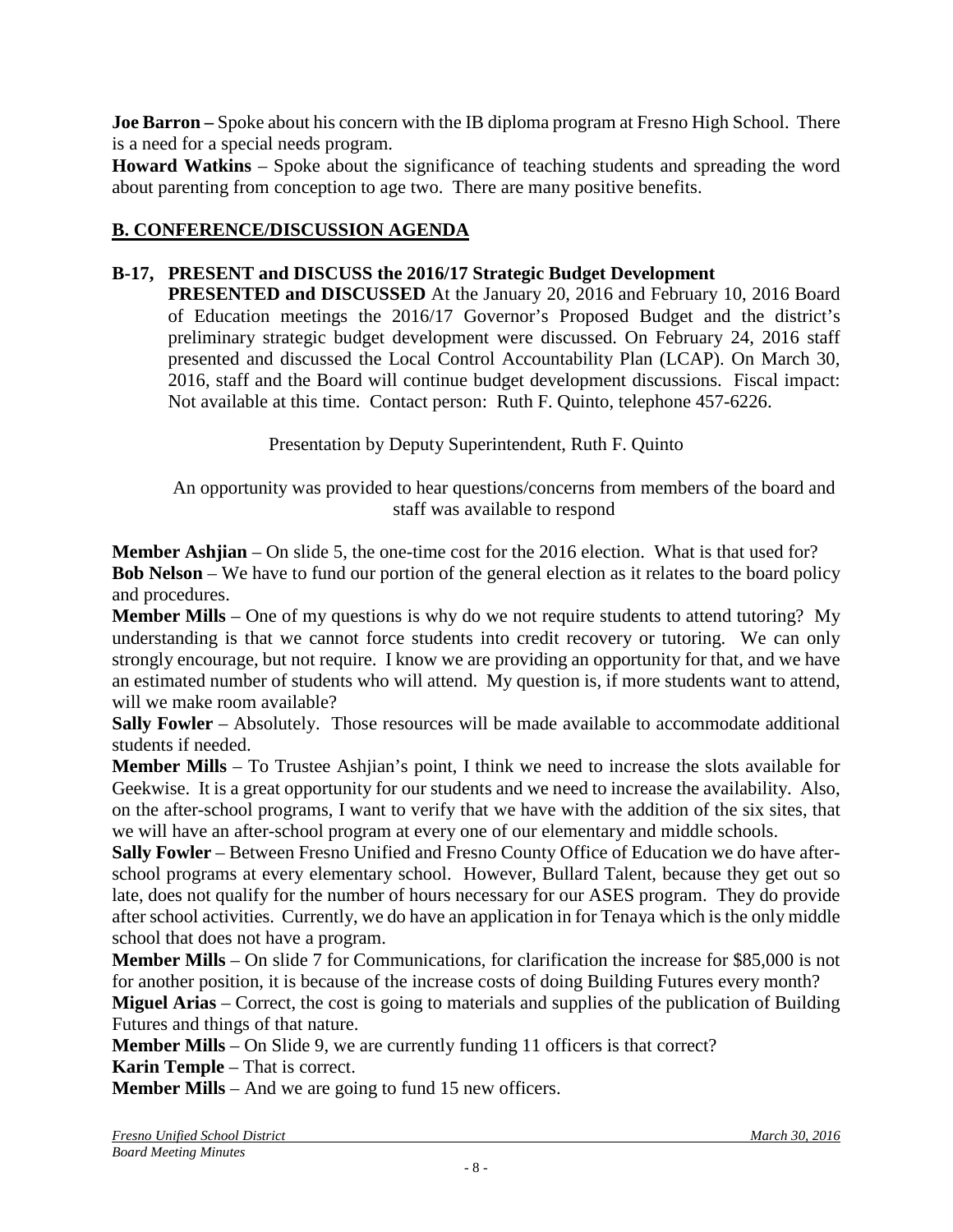#### **Karin Temple** – That is correct.

**Member Mills** – We have a lot of new facilities and I still believe that the minimum three percent is not sufficient to maintain our facilities. We also need to increase our deferred maintenance budget. Also, in regards to Transportation, it is great that we are buying two new buses, but I think we have stretched transportation to the breaking point when we expanded twenty more schools for a longer school day in our elementary and we are expanding to another ten next year. We have students leaving 3-4 hours before a game because we have to juggle buses. We need more buses not just the two. I would like to see what the scheduling is like. I think we need to be prepared to buy more than two. I would also like to see what the plan is to replace all of the buses that are spewing out diesel fumes.

**Karin Temple** – We are working at transferring our fleet from diesel to CNG as quickly as we can by using grant funding. We are doing everything we can to take advantage of our grant funding and we have been very successful over the past five years. On tonight's agenda the board approved a grant for another 7 CNG buses.

**Reginald Ruben** – When we talk about busing sports and activities you have to understand the logistics of what we do every day in transportation. Many of our middle schools are transported at 1:45 p.m. and many of our high schools are transported between 12:30 p.m. and 1:30 p.m. The reason is, between 1:45 p.m. and 2:10 p.m. we have 32 schools that run. That gives us 25 minute window to transport those middle schools to their sports. This is the reason we moved those high schools at an earlier time between 12:30 p.m. and 1:30 p.m. Between the time of 2:10 p.m. and 2:45 p.m. we have another 52 schools that are moved between that time. Our schools and our routes are tiered, so those times overlap. Then we get into our 3 o'clock hour. We have 84 schools that run at 3 o'clock. From 1:45 p.m. to 3 o'clock we have 84 schools that run. This gives us a very small window to move those kids for sports. When we talk about adding one bus for high school, it just does not work, because not one school sport run at one high school. You may have football you may have basketball, or track. Many things that run. Football for example takes 7 buses to move one football team. That includes the team, band pep and cheer.

**Member Mills** – What I am hearing is that we have a very complicated scheduling system and we have so few buses that we have very tight windows to transport. You have had to have high schools leave earlier because we are having to use more buses at another level. That tells me we need more buses and possibly more drivers. It shouldn't be that tight and we shouldn't move high schools to leave earlier. They are missing too many classes.

**Reginald Ruben** – In order to accomplish that goal we would have to double our fleet. It is not just high school we would have to move it in middle school as well.

**Member Mills** – I am curious to know how other districts handle this type of situation.

**Member Davis** – When will we know if we are awarded the grant for the additional buses?

**Karin Temple** – We will hear this summer if we are awarded the grant for the additional buses.

**Member Davis** – I have a question about the cafeteria tables. What style of table are we looking at?

**Karin Temple** – When selecting a style of table we look at the longevity (durability), how easy is it to clean, and how easy is it to fold and move. We have decided to standardize ordering one type of table going forward. I will have to provide you a board communication as to the type because I cannot recall at this time.

**Member Davis** – Have we considered some type of online course during our winter break or spring break?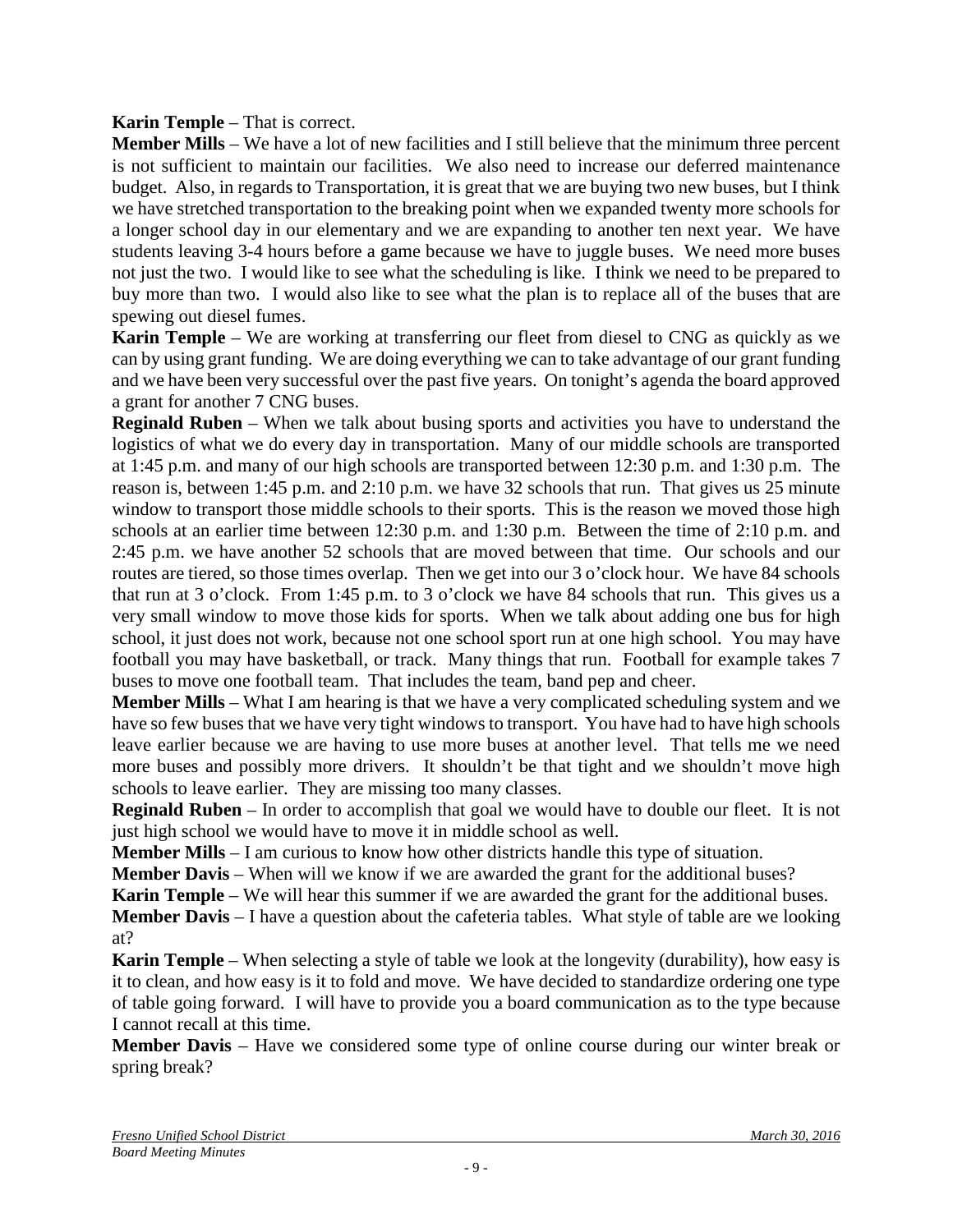**Sally Fowler** – Spring break is a little tough because of the hours needed to complete a course. You will begin to see some inter-session types of activities during the winter break because that is enough time for us to be able to get through a course.

**Member Davis** – How are we utilizing on-line courses during the summer?

**Sally Fowler** – We utilize Edgenuity and Apex during our summer program and it is already factored into the budget.

**Member Davis** – How many acres do we have?

**Karin Temple** – 850 turf acres probably 300 more acres landscaping that is not field turf.

**Member Ryan** – I am excited to hear about the Wii-fi on the buses and the updating of computers every 3 three years instead of 5. I do hear from teachers that they don't have all the equipment that they need in the classrooms. Where are we with the equipment that was supposed to hide all the wires in the classroom?

**Kurt Madden** – We started to do that, but technology caught up with us and we have provided teachers with projectors that wireless.

**Member Ryan** – How do we inventory those items? I hate to give technology to teachers who don't use it, and then have other teachers who are dying for it.

**Kurt Madden** – One of the things that we have been doing is installing a LoJack into every computer. It allows us to track our inventory if stolen, and provide us numbers in regards to how many items we have in our district, as well as usage numbers.

**Member Ryan** – Have we taken an inventory? Do we have class sets in all classrooms, in every school?

**Kurt Madden** – We have 41,000 computers in our district that are used all over the district. Some schools have more some have less. What we have been doing is going out to the schools sites ensuring that they have the computers that they need for testing and that they are configured appropriately.

**Member Ryan** – Do we have enough out there for our first graders, kindergarten and TK to use them more than a couple of weeks per year?

**Kurt Madden** – We do have computers in preschool classrooms, TK, kindergarten and first grade. **Member De La Cerda** – Are we looking to transition from the wireless projectors to flat screen TV's?

**Kurt Madden** – The cost between the projector and the flat screen are very similar and in order to get screens that are large enough so the students in the back can see is prohibiting. Right now the projectors seems to be the right fit. In 3-5 years we may have a different answer.

**Member De La Cerda** – What is the cost difference?

**Kurt Madden** – It is about \$100 to \$150 difference.

**Member De La Cerda** – What about the life span of one verses the other.

**Kurt Madden** – They are about the same.

**Member Ashjian** – Just a couple of comments. In looking at slide 12, we are doing a lot for kids but I don't think we are doing enough for kids. We are doing a lot for kids through credit recovery to get them back on track but what are we doing to help those kids that are excelling? Studies show that kids who continue to study through the summer do better on tests in September. The \$1.2 million is great but it is not enough.

In regards to transportation, I don't think we realized how the designated schools was going to push us into such a small amount of time to transport our students. I don't believe not adding more buses or drivers won't help us. At some point adding buses and drivers is going to help.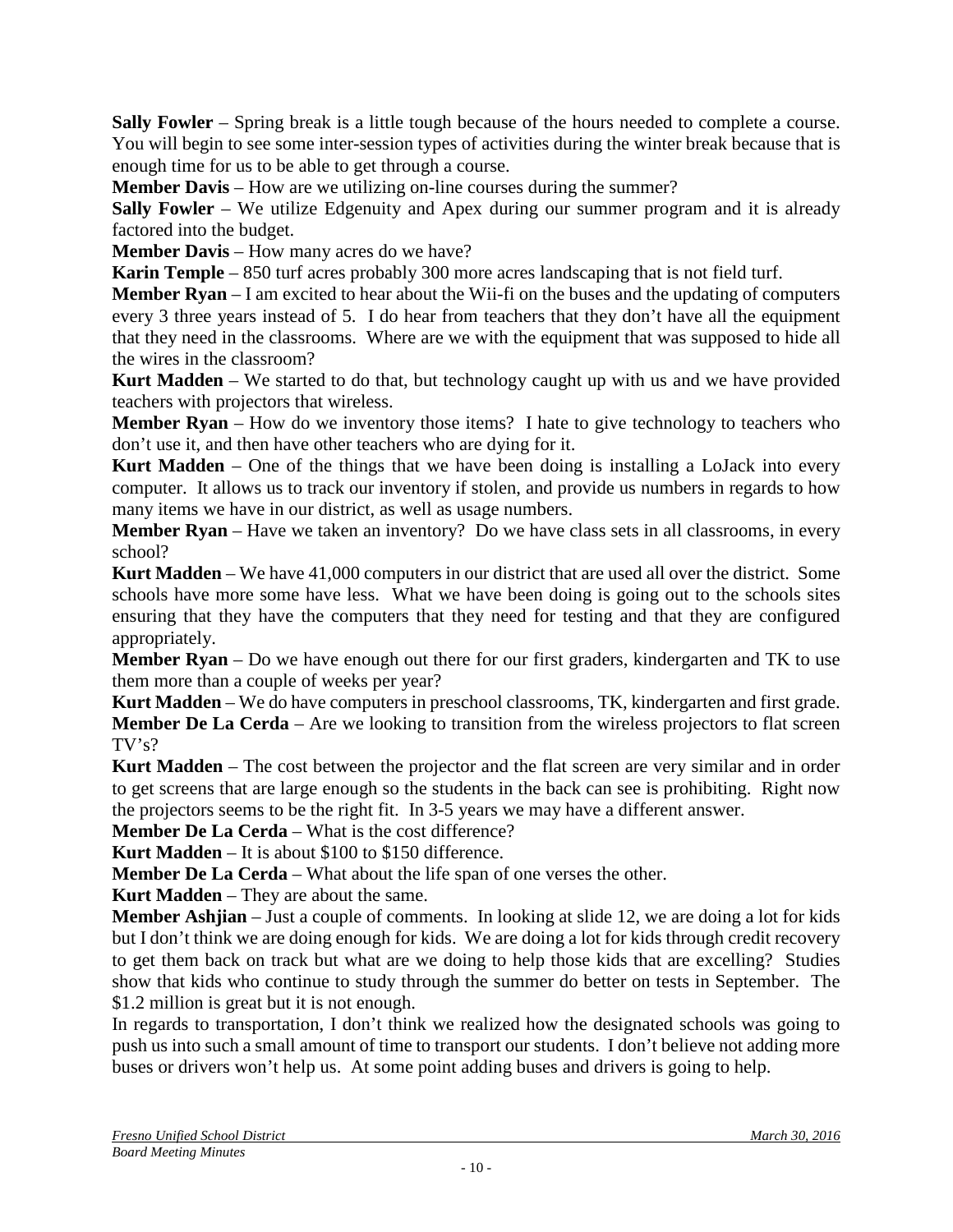On slide 9, Operational Services, we only have two gentleman currently who know about our irrigation system in 109 schools. It is not enough to only add two irrigational specialists. Also we are not scheduling our maintenance staff at the right time. They are working 7:00 a.m. to 3:00 p.m. which is the busiest time of the day.

Ms. Temple has informed me that we have added in the last five years 220,000 square feet to Fresno Unified but we have not added staff. For every square footage that you add you have to add staff to maintain those areas. We need to maintain our facilities. I would ask that we would add more money to this department.

Lastly, Superintendent Hanson, I didn't know what partnering with ABC30 meant with your previous comments.

**Superintendent Hanson** – It is a partnership with ABC30 where they would be able to post all of our content. It is much more complex than that, but we don't have a written agreement in front of us, but we will get you a detailed proposal in the form of a board communication so that you can understand the reach and capability.

**Miguel Arias** – Our publication of Building Futures reaches about 155,000 of our residents within our district. The partnership with ABC looks to expand that publication as an on-line format so it can reach more of our constituency who don't get the printed publication.

A copy of the PowerPoint is available on the district website

#### **B-18, OPPORTUNITY for Public Disclosure and RATIFICATION of the 2015/16 Negotiated Collective Bargaining Agreement Between Fresno Unified School District and California School Employees Association (CSEA), Fresno Chapter 125, White Collar Unit**

**OPPORTUNITY for Public Disclosure and RATIFIED, as recommend** In accordance with Government Code 3547.5, all major provisions of collective bargaining agreements are to be presented at a public meeting of the public school employer before the employer enters into written agreement with an exclusive representative. Included in the Board binders is a copy of the tentative agreement between Fresno Unified School District and California School Employees Association (CSEA), Fresno Chapter 125, White Collar Unit. The Superintendent recommends ratification. Fiscal impact: The estimated cost is included in the Disclosure of the Collective Bargaining Agreement. Contact person: Paul Idsvoog, telephone 457-3548.

Presentation by Human Resources/Labor Relations Officer, Paul Idsvoog

#### An opportunity was provided to hear questions/concerns from members of the board and staff was available to respond

For the record there were no comments or questions.

Member Mills moved for approval, seconded by Member Davis, which carried a vote of 7- 0-0, as follows: AYES: Board Members: Ashjian, Davis, De La Cerda, Johnson, Mills, Ryan and President Chavez.